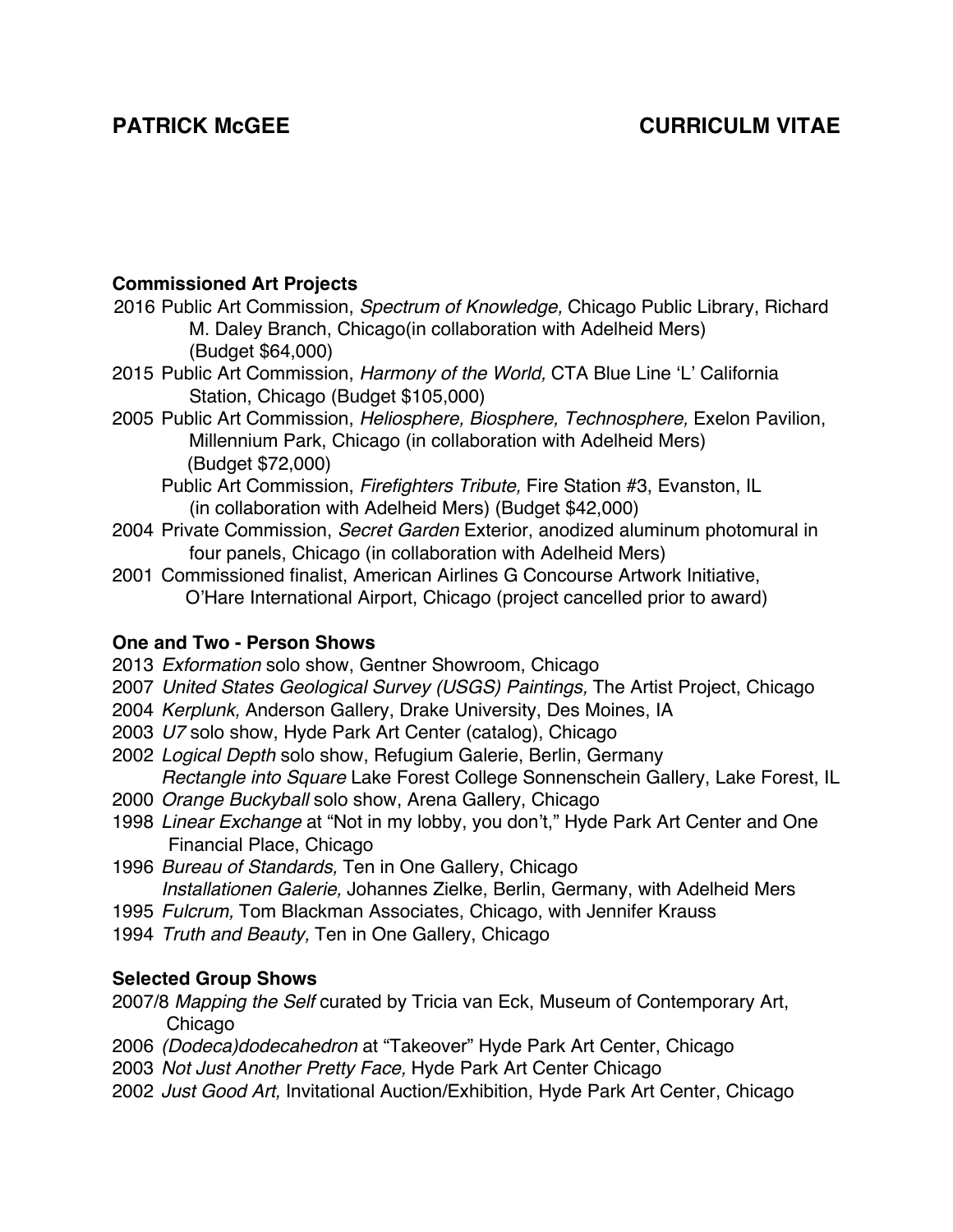- 2001 *Collaborative Fusion,* 450 Broadway Gallery, New York, NY *Just Good Art,* Invitational Auction/Exhibition, Hyde Park Art Center, Chicago
- 2000 *Siteworks,* Gallery 312, Chicago
- 2000 *Blink: Interventions in the Salon,* Northern Illinois University Gallery, Chicago
- 1999 *Millennium Fusion Project,* A.R.C. Gallery, Chicago *Orange Girders and Truss* at "A Show" Ten in One Gallery, Chicago *Orange Rumor* at "Otherville" University of Illinois Gallery, Normal, IL
- 1998 *Sculpture in Chicago: The Next Generation* UIC Gallery 400
- 1997 *Crossing* at "Site Specific Installations" St. James Episcopal Cathedral, Chicago *From a Whisper to a Scream,* Ten in One Gallery, Chicago *Navigating Spaces,* Northwestern University/Noyes Cultural Center, Evanston, IL *Vorfrühling,* cb gallery, Vienna, Austria
- 1995 *The Grid Show,* UIC Gallery 400, Chicago *12th Benefit Art Auction,* Museum of Contemporary Art, Chicago
- 1993 *Categories of Robert Smithson,* N.A.M.E. Gallery, Chicago
- 1992 *Metaphysical and Metaphorical Tools by Artists,* Charles A. Wustum Museum of Fine Art, Racine, WI *Grit and Polish - Art and Space,* State of Illinois Art Gallery, Chicago *Earth Statements,* A.R.C. Gallery, Chicago
- 1991 *Guess Game,* Ten in One Gallery, Chicago *Mind/Matter=Sculpture,* Fermi Lab, Batavia, IL *Inaugural Exhibition,* Tough Gallery, Chicago *Jacobi, McGee, Mers,* Ten in One Gallery, Chicago
- 1990 *Director's Choice,* DeGraaf Fine Art, Chicago

# **Education**

1985 BFA, Sculpture, Kansas City Art Institute, with Dale Eldred and Jim Leedy 1982/3 The School of the Art Institute of Chicago, Sculpture

# **Career**

Production Designer/Art Director for film and television Member of The Art Directors Guild

# **Awards**

 Illinois Arts Council Special Assistance Grant Chicago Artists International Program Grant (CAIP) Community Arts Assistance Program Grant (CAAP) Nancy Joyce Murray Memorial Scholarship

# **Selected Publications**

2018, *Elevated: Art and Architecture of the Chicago Transit Authority*  April 2016, "CTA Public Art" Chicago Transit Authority, public art catalog